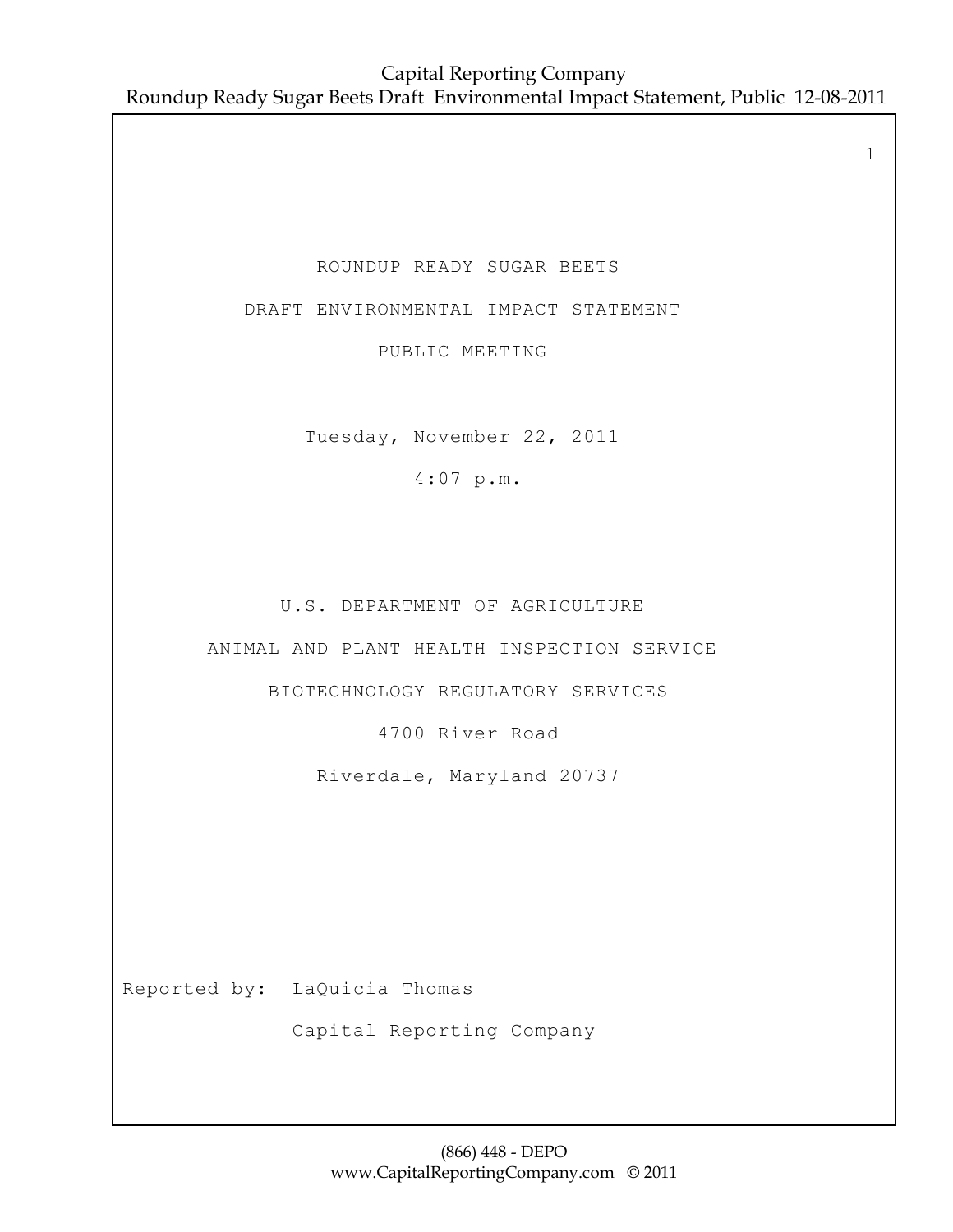1 P R O C E E D I N G S 2 MR. GEORGE: We're ready to start our meeting. I want to thank everybody for being here today. As part of the public participation process, we're holding this public meeting to solicit your comments on the draft Environmental Impact Statement for H7-1 sugar beets, also known as glyphosate-tolerant or Roundup Ready sugar beets. 9 My name is Dick George. I'm the communications branch chief at Biotechnology Regulatory Services, a part of APHIS, the Animal and Plant Health Inspection Service, which, in turn, is part of the USDA. Soliciting public comments is a very important part of our process. We value your input and are very glad and grateful that you've taken the trouble to come here today and be part of our process. 18 Also with me are Rebecca Stankiewicz-Gabel, senior environmental protection specialist -- she'll be working the mic in the middle of the room -- and Neil Hoffman, science advisor to the Office of the Deputy Administrator. Neil is signing people in at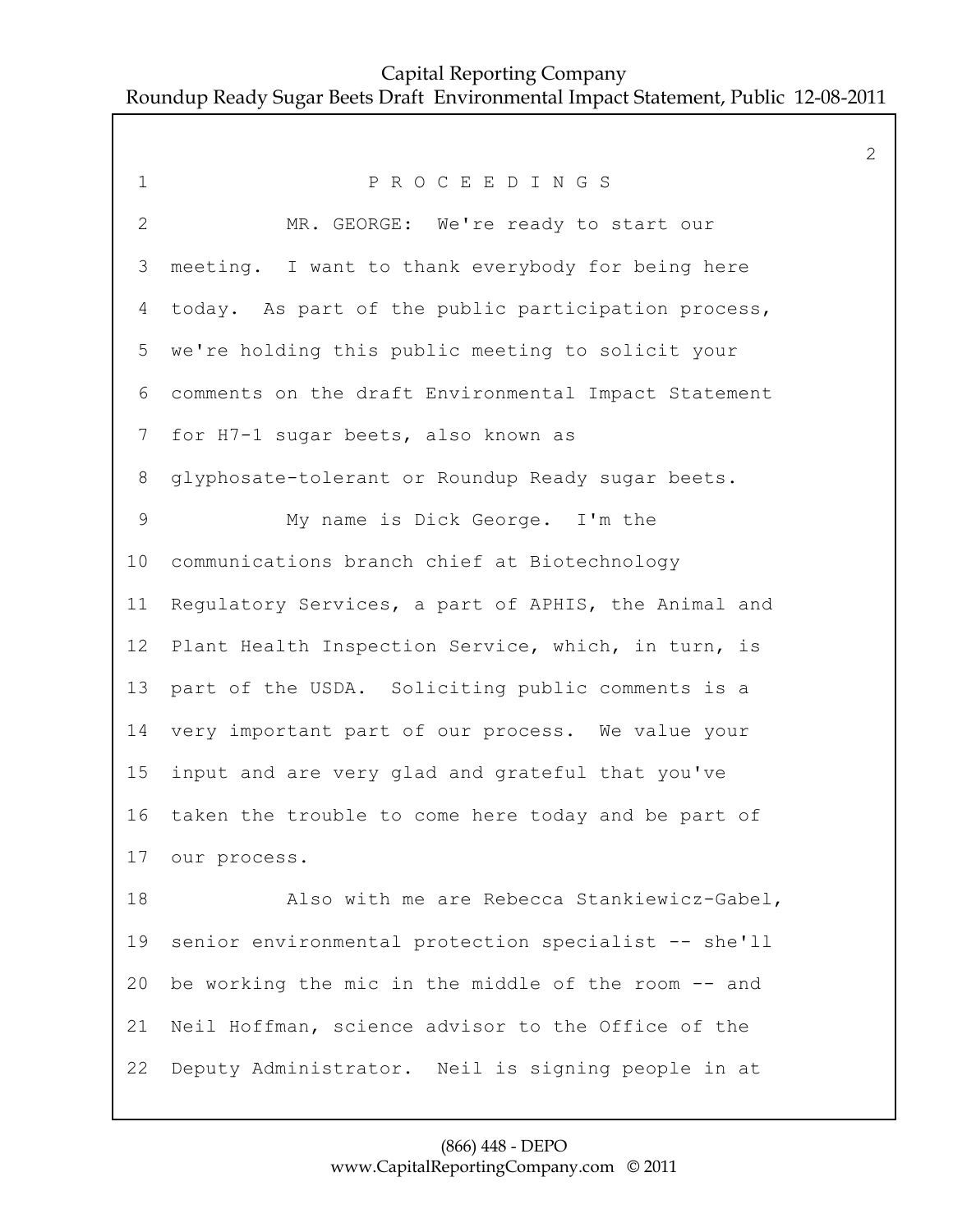the table in the back of the room. Neil and Rebecca are project managers on this Environmental Impact Statement.

4 Our purpose today is to take your comments and to make them part of the public record. You can also enter comments into the public record by going to regulations.gov on the web and entering H7-1 sugar beets in the search box. The public comment period ends on December 13th. All public comments will be considered before determination is made of the regulatory status of Roundup Ready sugar beets.

12 On the table on the side of the room we've placed some handouts, including an executive summary of the draft EIS, fact sheets, and other background information. There are also CDs of the draft EIS, and you're welcome to take any of this material. A draft EIS is also available on our website.

18 This is our third meeting that we've had. Up until now, we've been providing our speakers with five minutes. However, we're not going to be enforcing that very strictly today as we don't have that many speakers signed up. If you forgot to note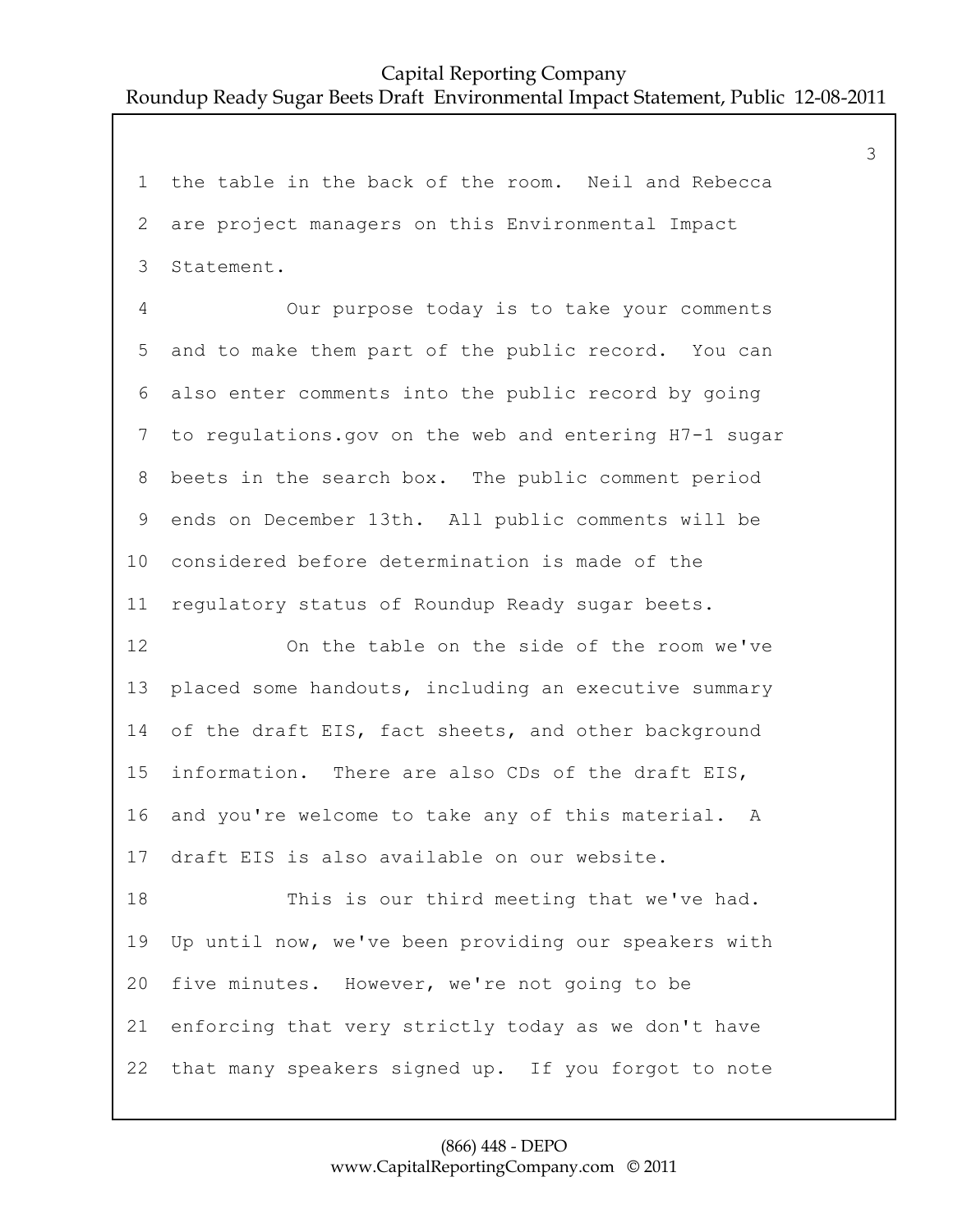| 1               | at sign-in that you would like to make a comment,       |
|-----------------|---------------------------------------------------------|
| 2               | please do so. We will take speakers in the order in     |
| 3               | which they have arrived and signed in. Rebecca will     |
| 4               | be our timer. She'll let you know when your time is     |
| 5               | up. And as I said, we won't be enforcing that           |
| 6               | terribly strictly today. We appreciate everyone         |
| 7               | being polite and offering comments in a civil way.      |
| 8               | We will end our meeting by 7:00 p.m.                    |
| 9               | tonight. When your name is called, please come to       |
| 10 <sub>o</sub> | the microphone in the center of the room. Please        |
| 11              | begin by stating and spelling your name for our court   |
| 12              | reporter who's over here, LaQuicia Thomas. Please       |
| 13              | say your name and spell your name so that she can get   |
| 14              | it right on her official record.                        |
| 15              | All right. If you haven't already done so,              |
| 16              | if you have a written copy of your statement, please    |
|                 | 17 be sure to give it to Rebecca when you finish giving |
| 18              | your statement. It's important to remember that any     |
| 19              | comments provided informally in conversations with us   |
| 20              | before or after this meeting are not on the record.     |
| 21              | To be on the record, your comments must be provided     |
| 22              | either during the listening session or as a written     |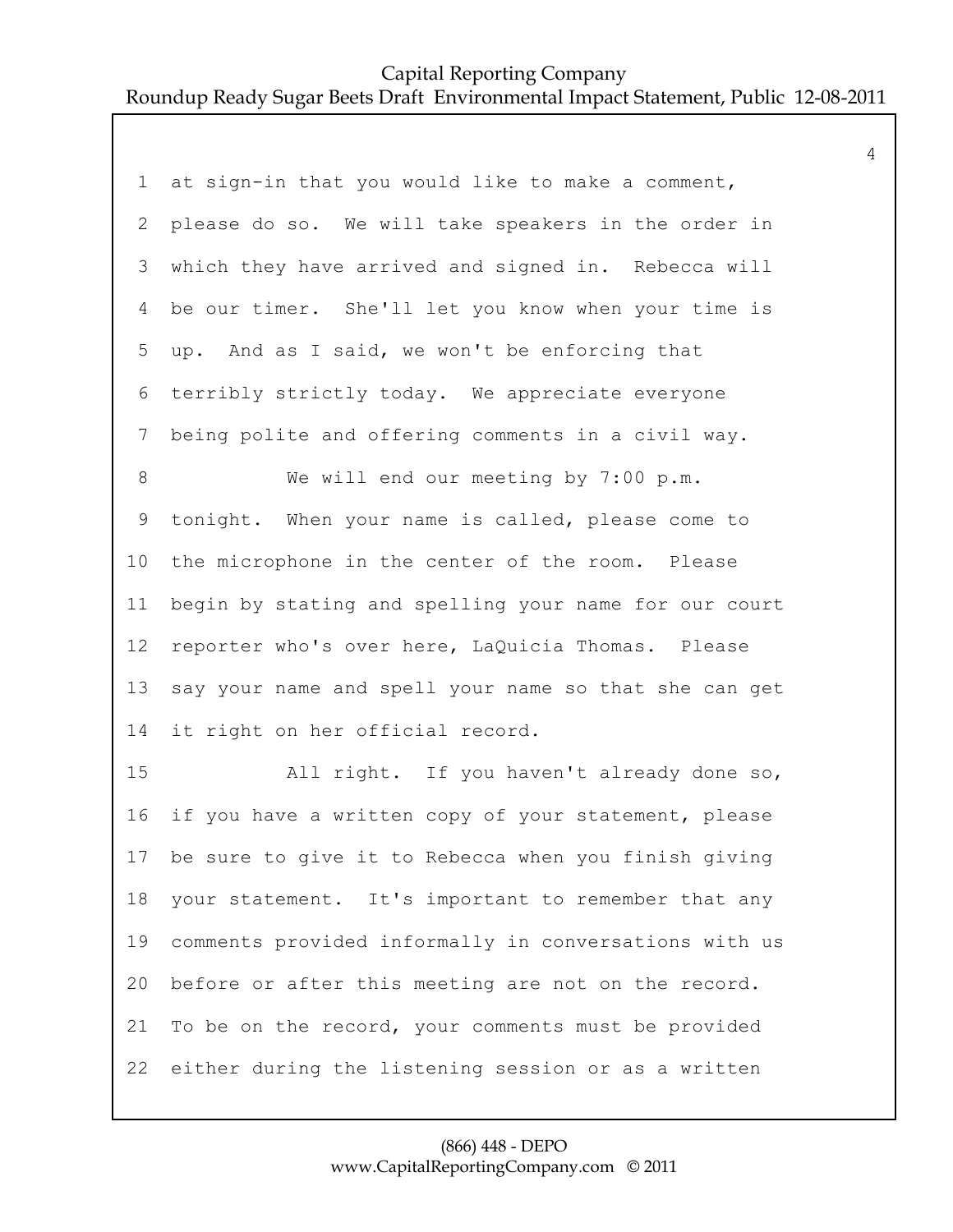| $\mathbf 1$     | comment. There's an area in the back of the room on      |
|-----------------|----------------------------------------------------------|
| 2               | the table with a public comment box and public           |
| 3               | comment forms that you can fill out if you choose not    |
| 4               | to make a spoken statement on the record, and you can    |
| 5               | make a written statement and put it in that box.         |
| 6               | This concludes our introduction. We'll now               |
| 7               | begin to take public comments on the draft               |
| 8               | Environmental Impact Statement, and our first speaker    |
| 9               | is Genna Reed.                                           |
| 10              | MS. REED: Good afternoon. My name is                     |
| 11              | Genna Reed, G-E-N-N-A R-E-E-D, and I'm a researcher      |
| 12 <sup>°</sup> | for Food & Water Watch, a non-profit consumer            |
| 13              | advocacy group that supports safe, accessible, and       |
| 14              | affordable food for consumers and fair access to         |
| 15              | markets for farmers.                                     |
| 16              | We thank USDA for hosting this public                    |
|                 | 17 hearing on the proposed deregulation of Roundup Ready |
| 18              | sugar beets. After evaluating the draft EIS, we          |
| 19              | continue to have concerns about the approval of yet      |
| 20              | another Roundup Ready crop, especially sugar beets,      |
| 21              | which are grown only in very specific regions of the     |
| 22              | U.S. and pose several risks to non-GE growers.<br>The    |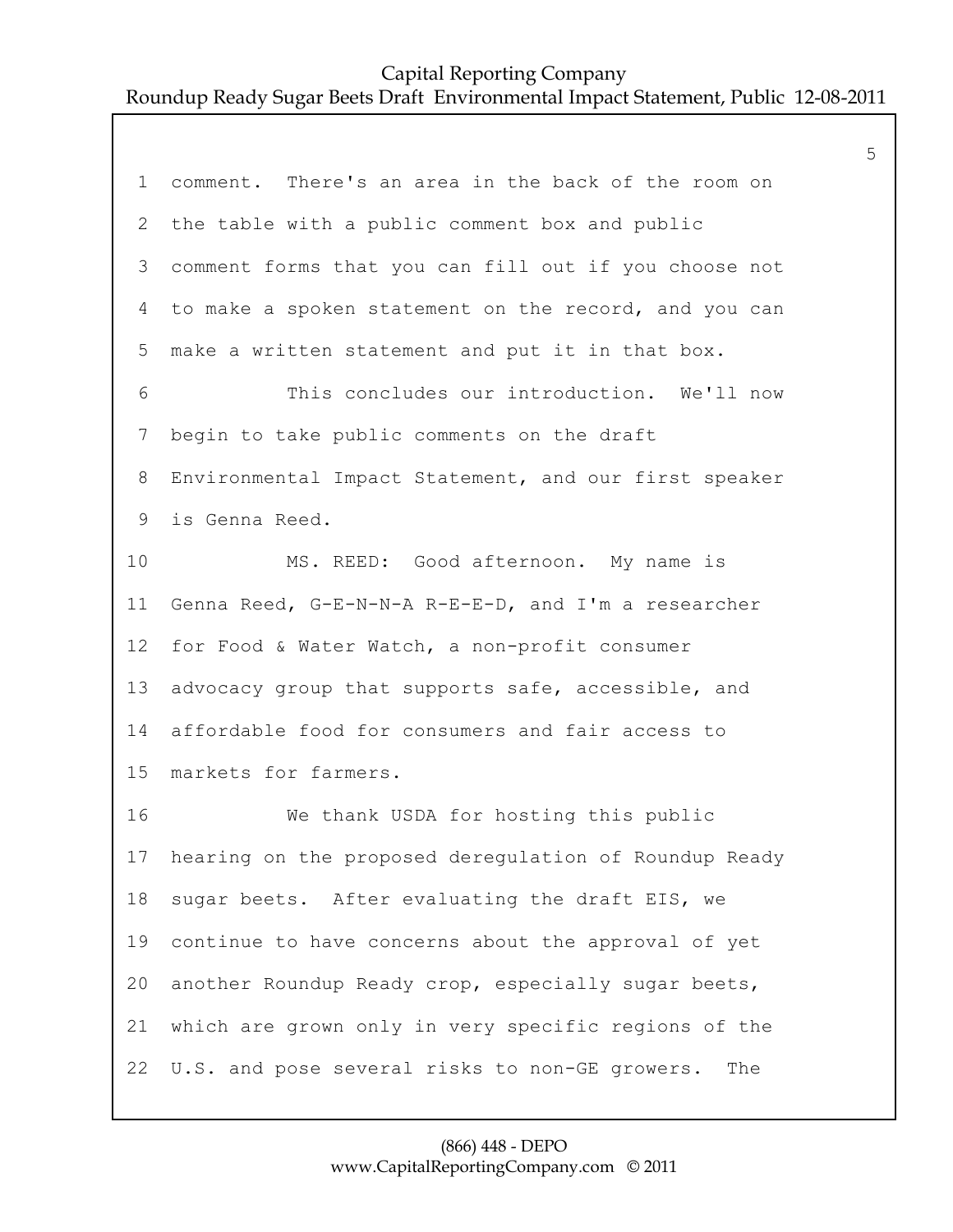use of yet another Roundup Ready crop will add to the already elevated use of glyphosate in the U.S., carrying its own environmental and public health risks. We urge USDA to choose alternative 1 and deny the petition for deregulated status of GE sugar beets. 7 First, sugar beets are a wind-pollinated crop that are sexually compatible with their vegetable relatives, table beets and chard. Beet pollen can travel several miles, and in the densely-concentrated-seed-production area of the Willamette Valley, there's no way to exclude that possibility. In fact, it's already happening. Chard, table beet, and non-GE sugar beet growers must worry about the possibility of contamination from nearby GE sugar beet growers and the potential economic burdens like paying hundreds of dollars to test for contamination. This cost, compounded with that of harvest loss, would result in these farmers bearing the entire financial burden for contamination. This will effectively push many conventional and organic seed growers out of the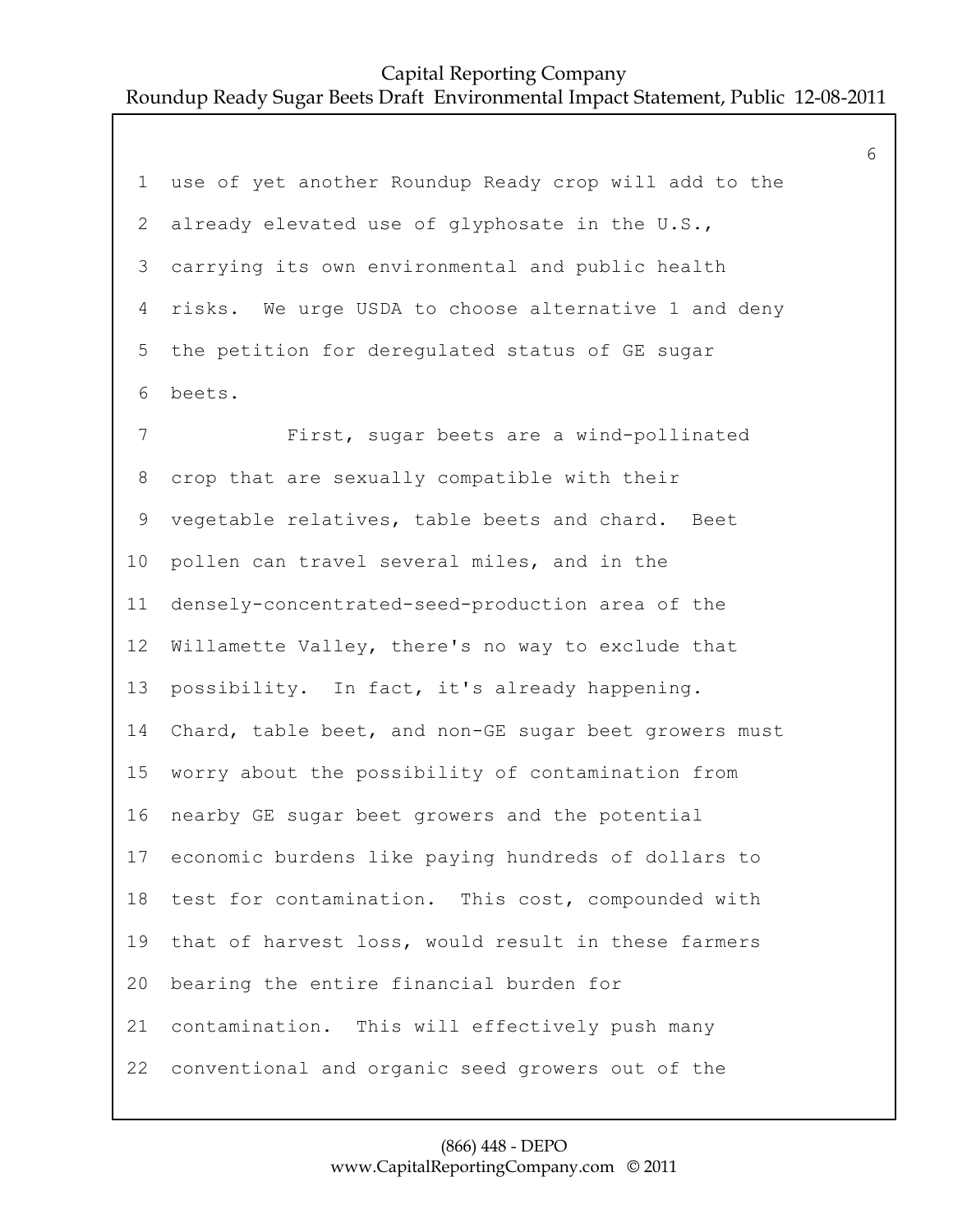Willamette Valley and limit consumer choice. 2 Furthermore, if farmers do not suspect contamination and unknowingly plant GE seeds, contamination could continue throughout the processing life cycle of the beets. This could affect the export market if Japan or the EU, for example, find that there is transgenic content in shipments of beets or chard. Even without proof, these countries may suspect contamination in dense seed-producing regions like the Willamette Valley and buy seed elsewhere. Both of these issues are not fully represented in the EIS. 13 Next, as Roundup Ready sugar beets dominate the market, these more expensive seeds will be the only option remaining for farmers. According to the EIS, farmers will pay \$53 an acre for the technology agreement just to grow Roundup Ready seeds, which is actually more expensive than USDA's calculations for the cost of herbicide use on conventional sugar beets, which is an estimated \$49 an acre. In effect, just the cost of Roundup Ready sugar beet technology,

not including the cost of glyphosate and additional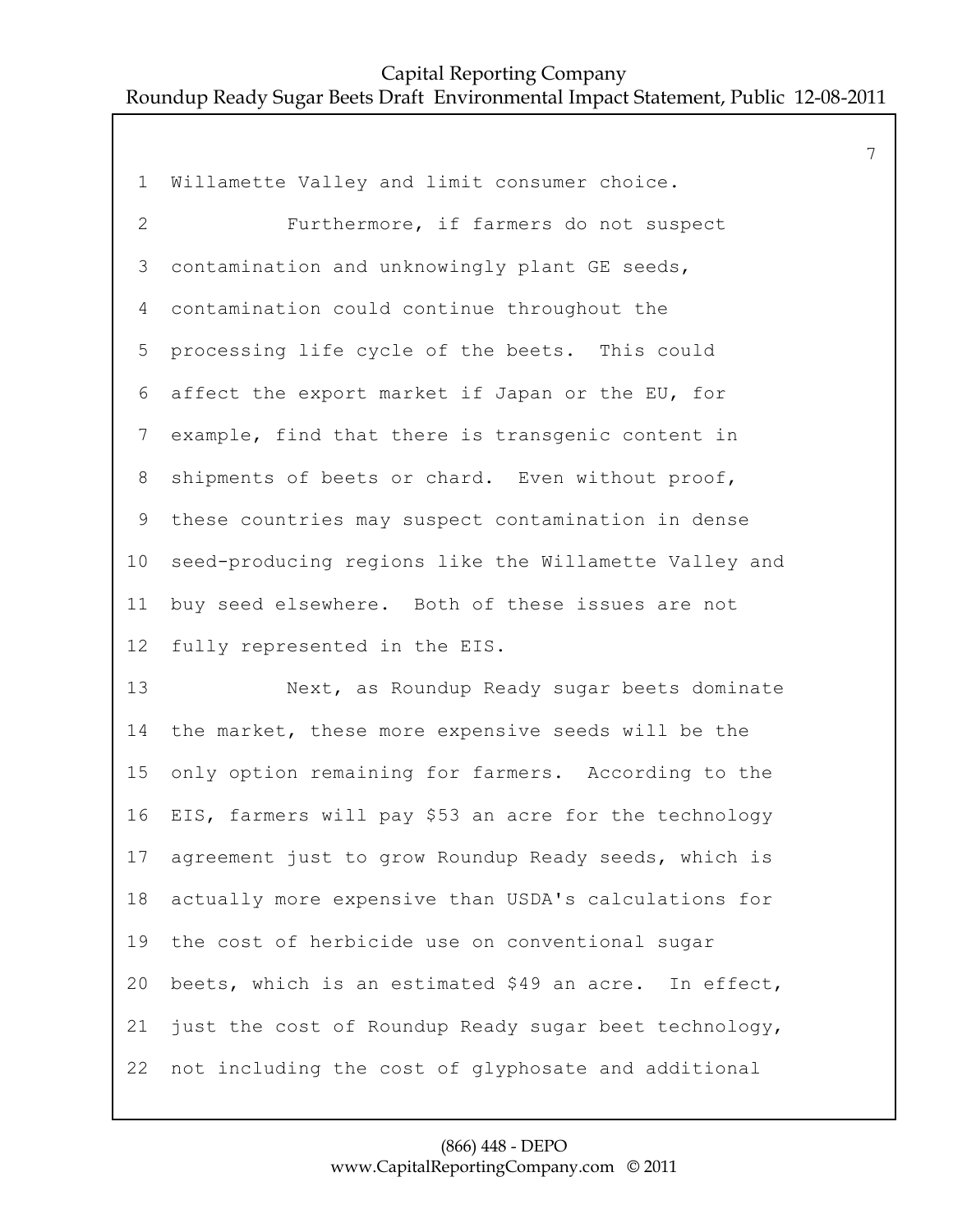| $\mathbf 1$  | herbicides, would exceed that of conventional sugar   |
|--------------|-------------------------------------------------------|
| $\mathbf{2}$ | beets. Also the EIS cost analysis assumes that        |
| 3            | glyphosate will be the only herbicide used on these   |
| 4            | sugar beets, when earlier it suggested that a regimen |
| 5            | of herbicides must be used in order to prevent weed   |
| $\sqrt{6}$   | resistance. The regimen of herbicides needed to keep  |
| 7            | up with Roundup Ready sugar beets and                 |
| 8            | glyphosate-resistant weeds will result in even higher |
| $\mathsf 9$  | costs for farmers, which is not acknowledged in the   |
| 10           | EIS.                                                  |
| 11           | The EIS acknowledges that glyphosate has a            |
|              |                                                       |
| 12           | high runoff potential, yet brushes off glyphosate's   |
| 13           | effects on wildlife even though numerous studies have |
| 14           | shown serious developmental effects on amphibians and |
| 15           | other aquatic organisms. And with more and more       |
| 16           | glyphosate use, dozens of herbicide-resistant weeds   |
| 17           | have made an appearance. The EIS notes that these     |
| 18           | weeds already infest an estimated 3.1 million acres   |
| 19           | of sugar beet production states, which will only get  |
| 20           | worse with time. And how does the USDA plan on        |
| 21           | dealing with this increase in weeds? Using a mix of   |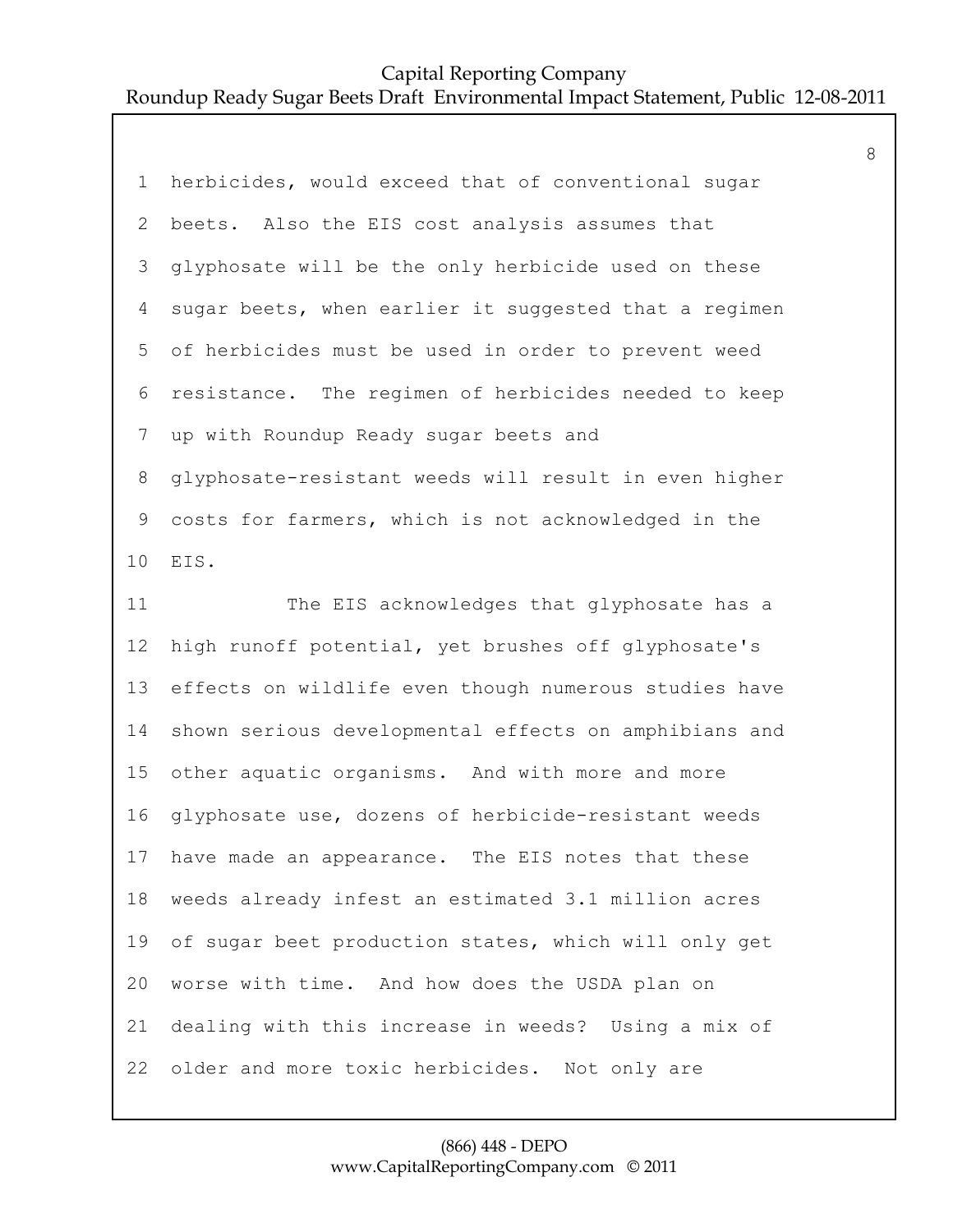| $\mathbf 1$     | resistant weeds growing in number, but the EIS also  |
|-----------------|------------------------------------------------------|
| 2               | pointed to increased disease susceptibility in       |
| 3               | Roundup Ready sugar beets. When weighing             |
| 4               | environmental impacts, herbicide pollution and       |
| 5               | elevated plant disease risks should not be           |
| 6               | disregarded.                                         |
| $\overline{7}$  | Finally, there's no mandatory requirement            |
| 8               | to label GE food products. Sugar from GE sugar beets |
| 9               | will make up majority of conventional sugar products |
| 10              | without consumers even knowing it. And according to  |
| 11              | Monsanto research, the average American consumes     |
| 12              | about 17 grams of sugar beet daily -- sugar beet     |
| 13              | sugar daily. The EIS itself references a Rutgers     |
| 14              | Food Policy Institute report which found that 94     |
| 15 <sub>1</sub> | percent of respondents favored GE food labels, yet   |
| 16              | USDA argues that consumer demand for non-GE foods is |
|                 | 17 hard to estimate.                                 |
| 18              | Consumers have a right to choose to eat              |
| 19              | non-GE foods, and farmers have a right to sow the    |
| 20              | crops of their choice without threat of              |
| 21              | contamination. The approval of GE sugar beets will   |
| 22              | inevitably lead to contamination of other crops and  |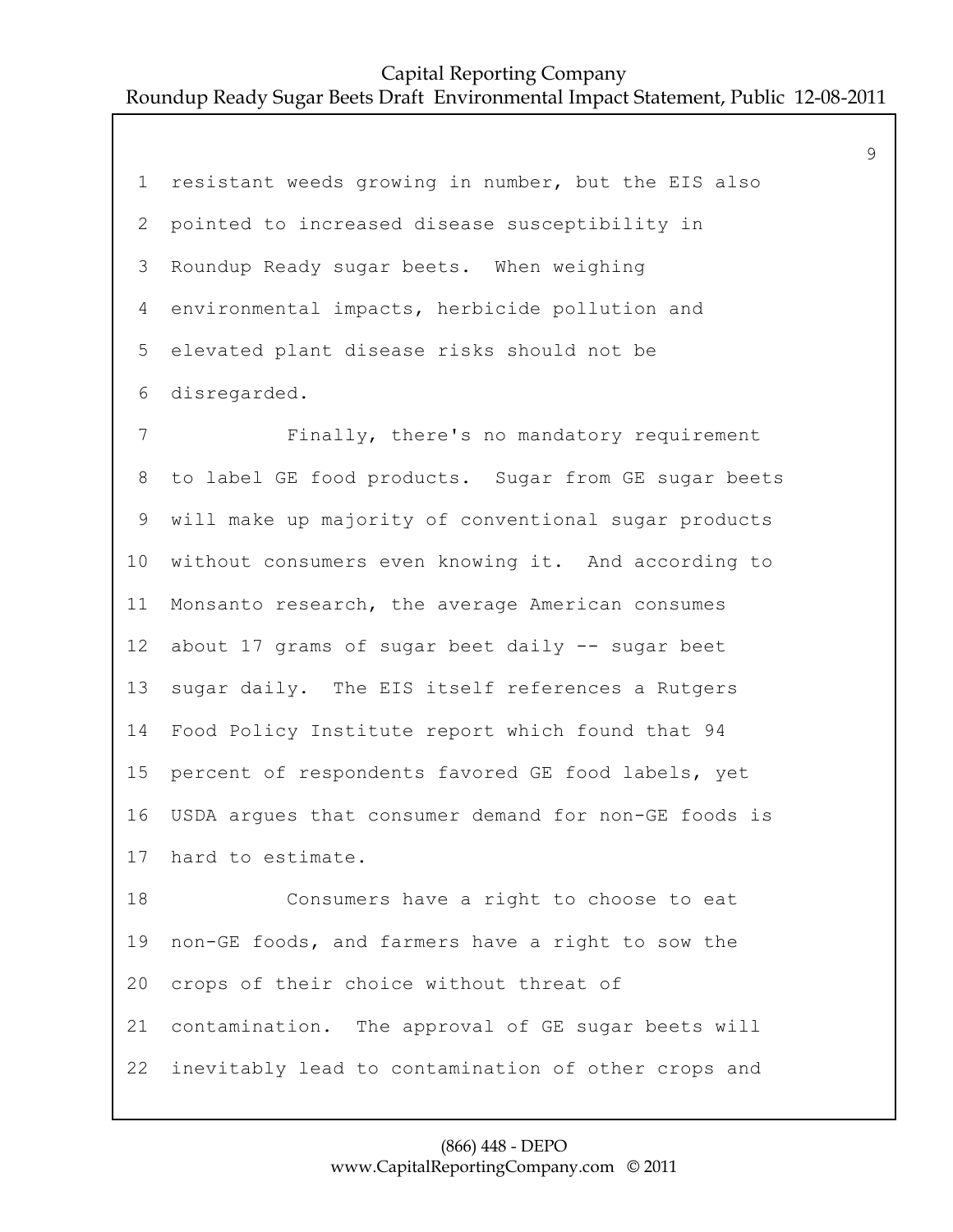| $1 -$                     | the food supply. Therefore, we urge USDA to choose     |
|---------------------------|--------------------------------------------------------|
| $\mathbf{2}^{\mathsf{I}}$ | alternative 1 and deny the petition seeking            |
| 3                         | deregulated status of GE sugar beets. And Food &       |
| 4                         | Water Watch also encourages APHIS to think critically  |
| 5                         | about its permitting process as it reforms its         |
| 6                         | regulations. It should not have taken a series of      |
| $7\overline{ }$           | lawsuits for APHIS to conduct an Environmental Impact  |
| 8                         | Statement for GE sugar beets. NEPA obligations         |
| 9                         | should be taken more seriously in the future. Thank    |
| 10                        | you.                                                   |
| 11                        | MR. GEORGE: Thank you. Our next commenter              |
| 12 <sup>°</sup>           | is Jim, it looks like White.                           |
| 13                        | MR. WHITE: Hi. My name is Jim white. I                 |
| 14                        | used to work for USDA.                                 |
| 15                        | MR. GEORGE: Jim, could you just say your               |
| 16                        | name, spell your name just in case there's something   |
|                           | 17 strange about it so that our court reporter gets it |
| 18                        | right, please.                                         |
| 19                        | MR. WHITE: It's Jim, J I-M W-H-I-T-E. I'd              |
| 20                        | just like to say that I support alternative 2, the     |
| 21                        | full deregulation of Roundup Ready sugar beets. I      |
| 22                        | think our previous speaker raised a lot of issues --   |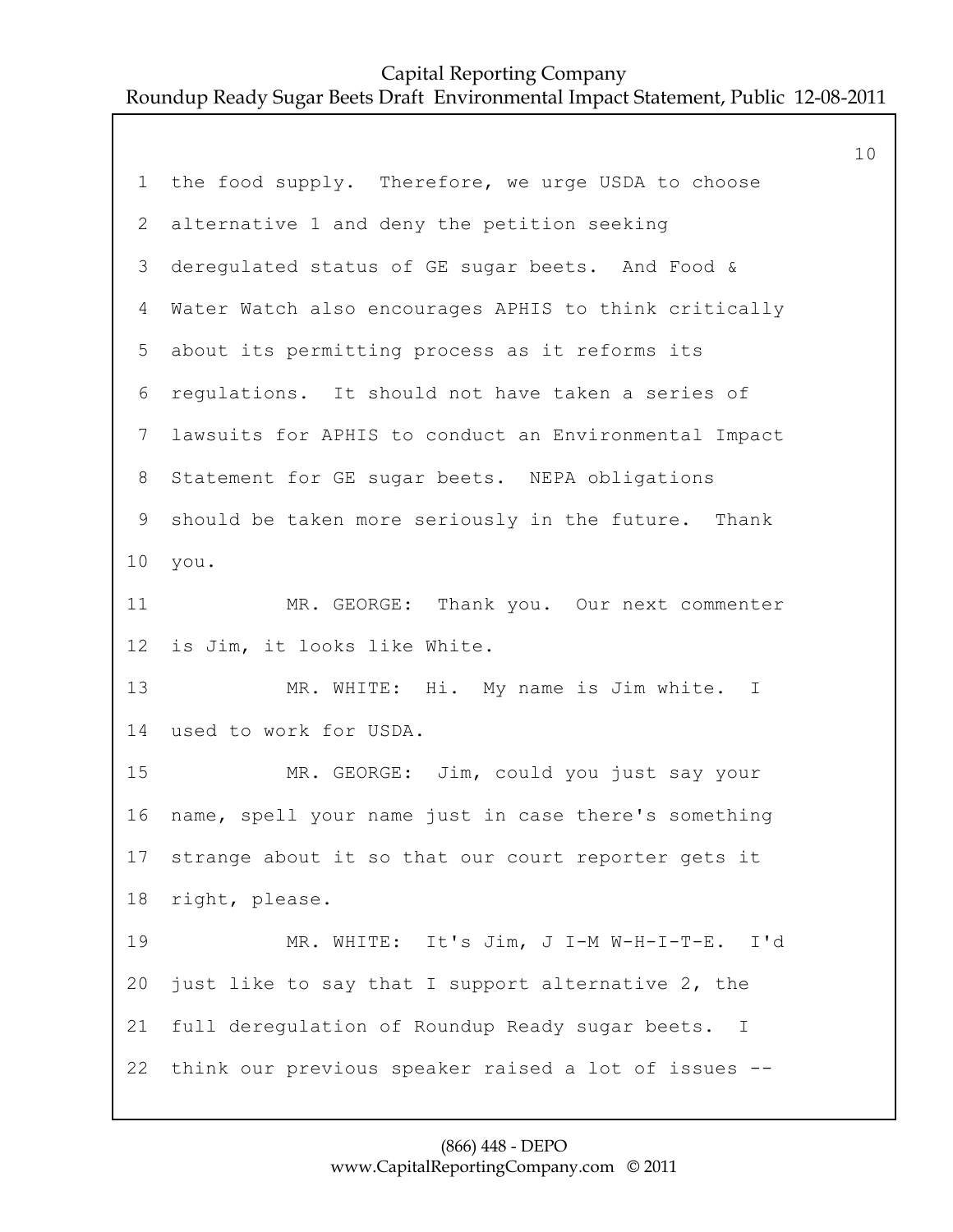| $\mathbf 1$ | commented I guess I should say, raised a lot of       |
|-------------|-------------------------------------------------------|
| 2           | issues that were addressed in the draft Environmental |
| 3           | Impact Statement, but in my opinion, none of them are |
| 4           | plant pest risk issues, which the regulations under 7 |
| 5           | CFR 340 have been written. I do agree that these are  |
| 6           | issues. They're issues that need to be addressed by   |
| 7           | the government, if assuming they have regulatory      |
| 8           | authority.                                            |
| $\mathsf 9$ | Let's start with food issues. Food and                |
| 10          | labeling is an important issue. That's definitely an  |
| 11          | FDA issue, not a USDA issue. All the other issues     |
| 12          | cost the farmers of seeds. Farmers can choose not to  |
| 13          | use these seeds. That's their option. We have a       |
| 14          | free country. They can choose not to. Farmers have    |
| 15          | not chosen that in accordance with soybeans and in    |
| 16          | any other crops where Roundup Ready is available.     |
|             | 17 They seem to like it.                              |
| 18          | And third, herbicide use.                             |
| 19          | Herbicide-resistant weeds have been reported since    |
| 20          | the '70s. You can go back, and ever since, you use    |
| 21          | any chemical, including antibiotics, resistance will  |
| 22          | Those issues need to be addressed by EPA.<br>occur.   |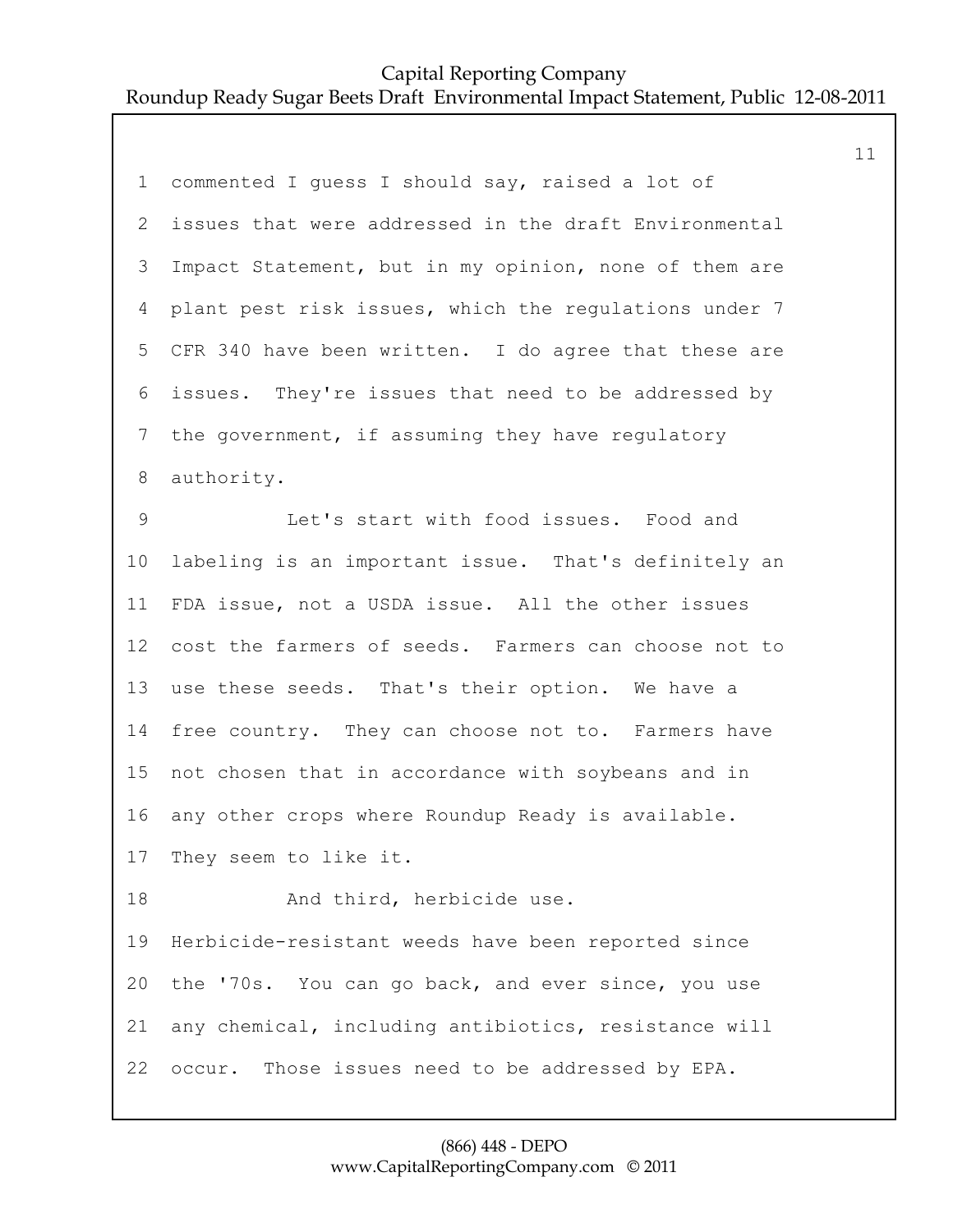|             |                                                       | 12 |
|-------------|-------------------------------------------------------|----|
| $\mathbf 1$ | EPA is the agency that is registering Roundup for use |    |
| 2           | on the sugar beets, not USDA. The use of older toxic  |    |
| 3           | herbicides, for example, are already approved by the  |    |
| 4           | EPA for use. Farmers could choose to use those if     |    |
| 5           | they wanted to use those now. That's no change.       |    |
| 6           | That was talked about in the proposed EIS.            |    |
| 7           | I'd just like to say, again, I favor                  |    |
| 8           | alternative 2 for derequlation. Thanks.               |    |
| $\mathsf 9$ | MS. REED: Thank you for your comment.                 |    |
| 10          | MR. GEORGE: Is there anyone who has signed            |    |
| 11          | in who indicated they did not want to make a comment  |    |
| 12          | but has changed their mind and would like to make a   |    |
| 13          | public comment while they're here? No?                |    |
| 14          | In that case, we have heard from the two              |    |
| 15          | people that have signed up to speak. We will not      |    |
| 16          | adjourn, but we will suspend this meeting until       |    |
| 17          | others, perhaps, arrive who choose to make a public   |    |
| 18          | comment. Thank you.                                   |    |
| 19          | (Whereupon, the meeting was suspended at              |    |
| 20          | 4:26 p.m.                                             |    |
| 21          | (Whereupon, at 7:00 p.m., the                         |    |
| 22          | proceedings concluded.)                               |    |
|             |                                                       |    |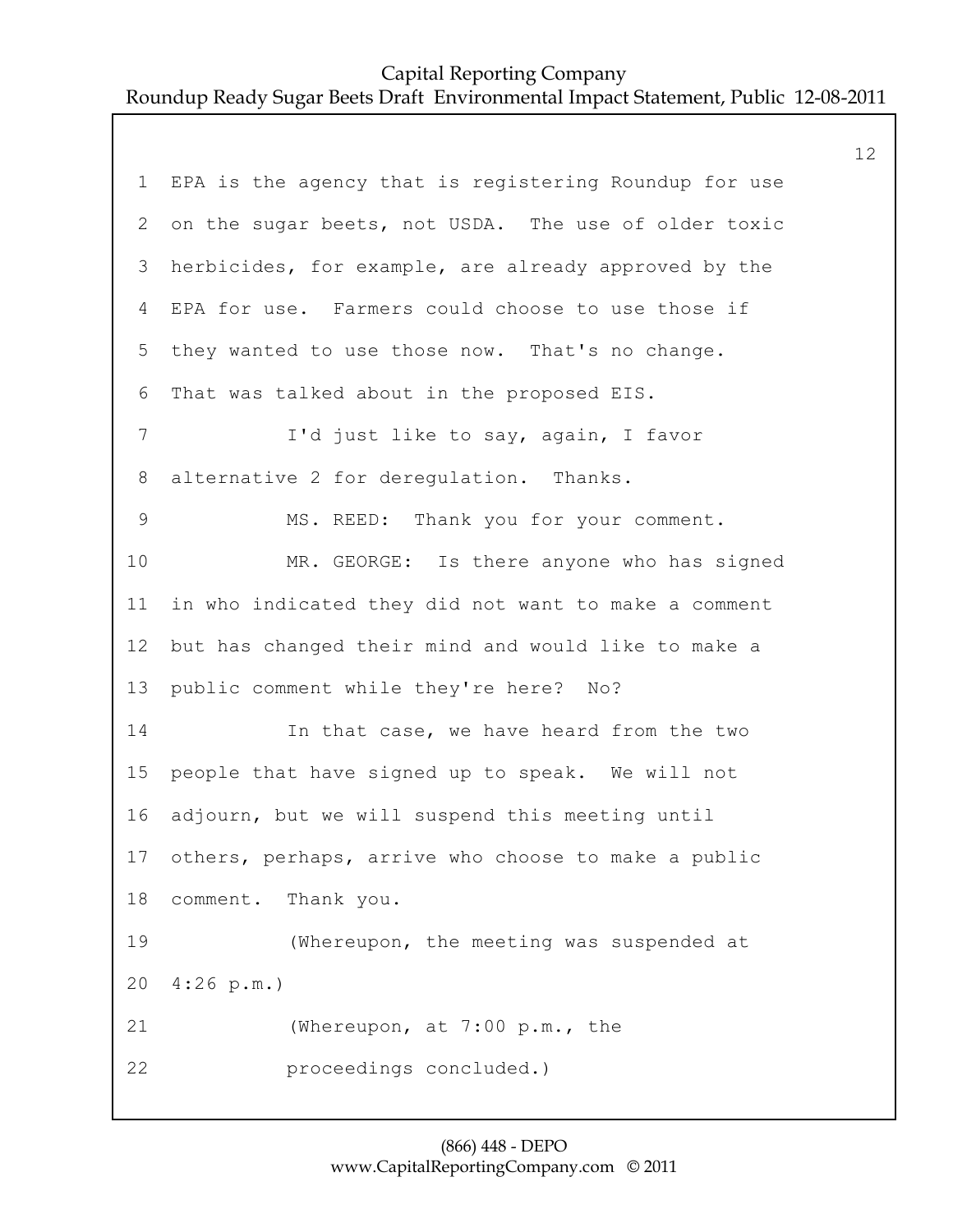|                |                                                     | 13 |
|----------------|-----------------------------------------------------|----|
| $\mathbf 1$    | CERTIFICATE OF NOTARY PUBLIC                        |    |
| $\overline{2}$ | I, LAQUICIA THOMAS, the officer before whom the     |    |
| 3              | foregoing proceedings were taken, do hereby certify |    |
| 4              | that I was authorized to and did stenographically   |    |
| 5              | report the foregoing proceedings; and that the      |    |
| 6              | transcript is a true and complete record of my      |    |
| $7\phantom{.}$ | stenographic notes; and, further, that I am not a   |    |
| 8              | relative or employee of any counsel or attorney     |    |
| 9              | employed by the parties hereto, nor financially or  |    |
| 10             | otherwise interested in the outcome of this action. |    |
| 11             |                                                     |    |
| 12             |                                                     |    |
| 13             |                                                     |    |
| 14             |                                                     |    |
| 15             | LAQUICIA THOMAS<br>Notary Public in and for the     |    |
| 16             | State of Maryland                                   |    |
| 17             |                                                     |    |
| 18             |                                                     |    |
| 19             |                                                     |    |
| 20             |                                                     |    |
| 21             | My commission expires:                              |    |
| 22             | October 8, 2014                                     |    |
|                |                                                     |    |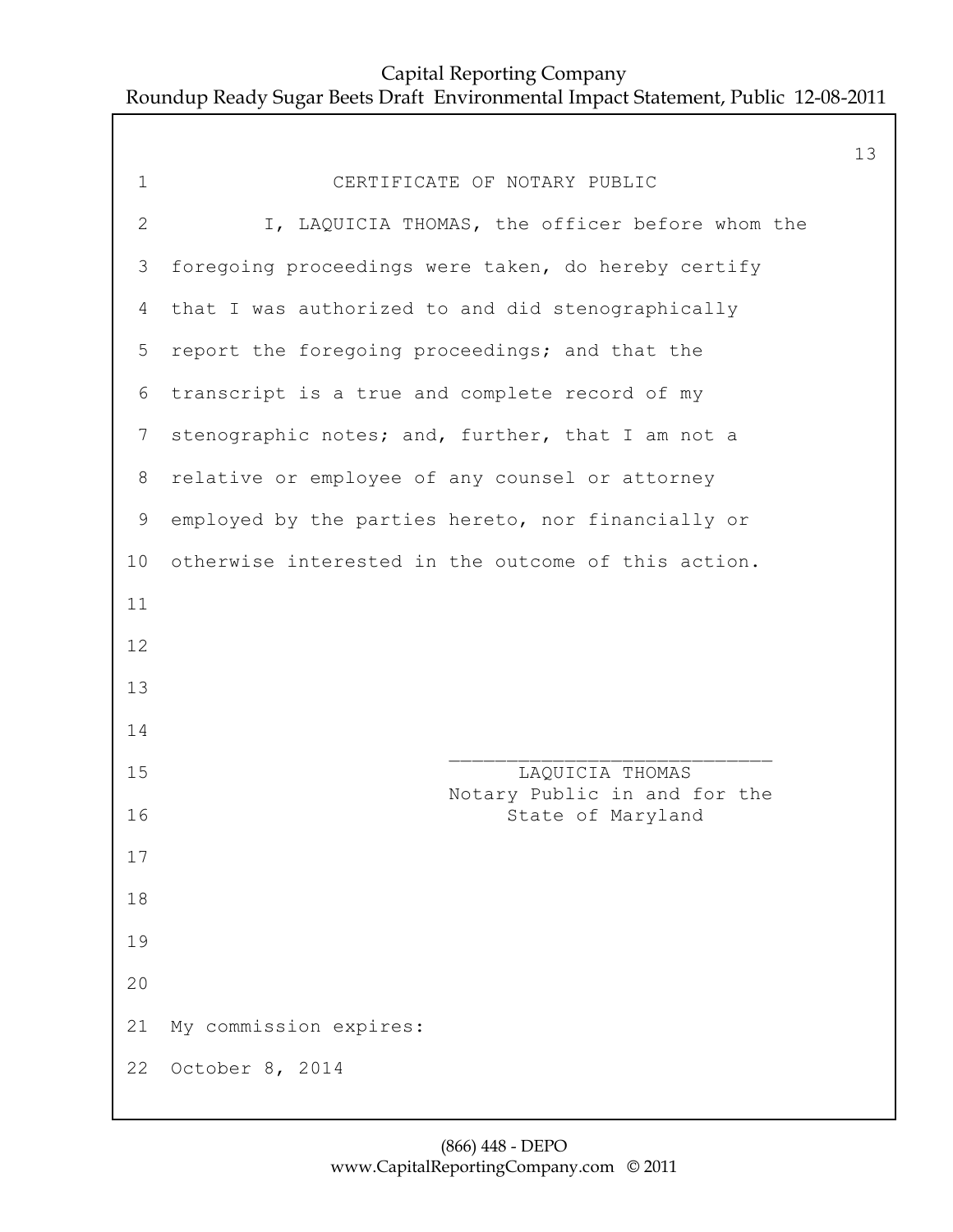Roundup Ready Sugar Beets Draft Environmental Impact Statement, Public 12-08-2011

|--|

|                                | ပ                            |                                  |                                        |
|--------------------------------|------------------------------|----------------------------------|----------------------------------------|
| $\mathbb{S}$                   | accessible 5:13              | antibiotics 11:21                | branch $2:10$                          |
| \$49 7:20                      | accordance 11:15             | anyone 12:10                     | brushes $8:12$                         |
| \$53 7:16                      | according 7:15               | <b>APHIS 2:11 10:4,7</b>         | burden 6:20                            |
|                                | 9:10                         | appearance 8:17                  | burdens 6:17                           |
| $\mathbf{1}$<br>1 6:4 10:2     | acknowledged 8:9             | appreciate 4:6                   | buy $7:11$                             |
| 13th 3:9                       | acknowledges<br>8:11         | approval 5:19<br>9:21            | $\mathcal{C}$                          |
| 179:12                         | acre 7:16,20                 | approved 12:3                    | calculations 7:18                      |
|                                | acres 8:18                   | aquatic 8:15                     | Capital 1:22                           |
| $\overline{2}$<br>2 10:20 12:8 | action $13:10$               | area 5:1 6:11                    | carrying 6:3                           |
|                                | actually 7:18                |                                  | case 10:16 12:14                       |
| 2011 1:7                       | add $6:1$                    | argues $9:16$<br>arrive $12:17$  | $CDs$ 3:15                             |
| 2014 13:22                     | additional 7:22              |                                  | center $4:10$                          |
| 20737 1:15<br>221:7            | addressed                    | arrived 4:3<br>assumes 8:2       | <b>CERTIFICATE</b>                     |
|                                | 11:2,6,22                    | assuming 11:7                    | 13:1                                   |
| $\overline{3}$                 | adjourn $12:16$              | attorney 13:8                    | certify 13:3                           |
| 3.18:18                        | <b>Administrator</b><br>2:22 | authority 11:8                   | <b>CFR 11:5</b>                        |
| 340 11:5                       | advisor 2:21                 | authorized 13:4                  | change 12:5                            |
| $\overline{4}$                 | advocacy 5:13                | available 3:17                   | changed 12:12                          |
| 4:071:8                        | affect 7:6                   | 11:16                            | chard 6:9,14 7:8                       |
| 4:26 12:20                     | affordable 5:14              | average 9:11                     | chemical 11:21                         |
| 4700 1:14                      | afternoon 5:10               |                                  | chief $2:10$                           |
|                                |                              | $\mathbf B$<br>background 3:14   | choice 7:1 9:20                        |
| $\overline{7}$                 | agency 12:1                  | bearing $6:20$                   | choose 5:3 6:4                         |
| 711:4                          | agreement 7:17               |                                  | 9:18 10:1<br>11:12,14 12:4,17          |
| 7:00 4:8 12:21                 | <b>AGRICULTURE</b><br>1:11   | beet 6:9,14,16 7:21<br>8:19 9:12 | chosen $11:15$                         |
| 70s 11:20                      | already $4:15$               | <b>beets</b> 1:3 2:7,8           | civil $4:7$                            |
| 8                              | 6:2,13 8:18 12:3             | 3:8,11 5:18,20                   | comment 3:8 4:1                        |
| 8 13:22                        | alternative 6:4              | 6:6,7,9<br>7:5,8,13,20           | 5:1,2,3                                |
|                                | 10:2,20 12:8<br>am 13:7      | 8:2,4,79:3,8,21                  | 12:9,11,13,18<br>commented 11:1        |
| 9<br>94 9:14                   |                              | 10:3,8,21 12:2                   |                                        |
|                                | American 9:11                | <b>begin</b> 4:11 5:7            | commenter 10:11                        |
| A                              | amphibians 8:14              | <b>Biotechnology</b><br>1:132:10 | comments $2:6,13$<br>3:4,6,9 4:7,19,21 |
| access $5:14$                  | analysis 8:2                 |                                  | 5:7                                    |
|                                | Animal 1:12 2:11             | box $3:85:2,5$                   |                                        |

(866) 448 - DEPO www.CapitalReportingCompany.com © 2011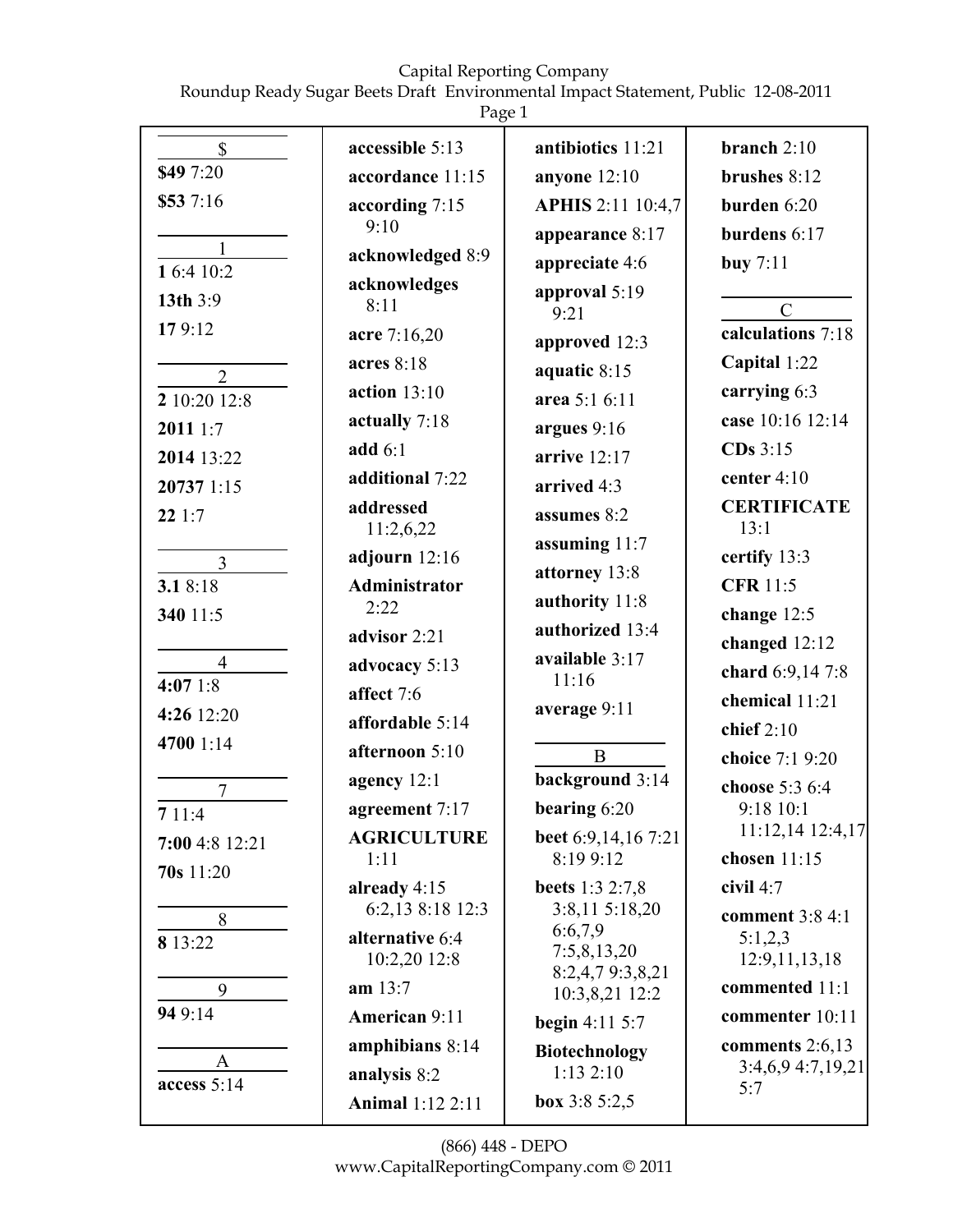Roundup Ready Sugar Beets Draft Environmental Impact Statement, Public 12-08-2011

Page 2

|                                                                                                                                                                       | ပ                                                                                                                                         |                                                                                                                                                       |                                                                                                                                                             |
|-----------------------------------------------------------------------------------------------------------------------------------------------------------------------|-------------------------------------------------------------------------------------------------------------------------------------------|-------------------------------------------------------------------------------------------------------------------------------------------------------|-------------------------------------------------------------------------------------------------------------------------------------------------------------|
| commission 13:21<br>communications<br>2:10<br>Company 1:22<br>compatible 6:8<br>complete 13:6<br>compounded 6:18<br>concerns 5:19<br>concluded 12:22<br>concludes 5:6 | crops 9:20,22<br>11:16<br>cycle 7:5<br>D<br>daily 9:12,13<br>dealing 8:21<br>December 3:9<br>definitely 11:10<br>demand 9:16<br>dense 7:9 | during $4:22$<br>E<br>earlier 8:4<br>eat 9:18<br>economic 6:17<br>effect 7:20<br>effectively 6:21<br>effects 8:13,14<br>EIS 3:14,15,17<br>5:187:12,16 | exceed 8:1<br>exclude 6:12<br>executive 3:13<br>expensive 7:14,18<br>expires 13:21<br>export 7:6<br>F<br>fact 3:14 6:13<br>fair $5:14$<br>farmers 5:15 6:19 |
| conduct 10:7<br>considered 3:10                                                                                                                                       | densely-<br>concentrated-                                                                                                                 | 8:2,10,11,17<br>9:1,13 12:6                                                                                                                           | 7:2,15,168:9<br>9:19 11:12,14                                                                                                                               |
| consumer 5:12 7:1                                                                                                                                                     | seed-production                                                                                                                           | either 4:22                                                                                                                                           | 12:4                                                                                                                                                        |
| 9:16                                                                                                                                                                  | 6:11                                                                                                                                      | elevated 6:2 9:5                                                                                                                                      | favor $12:7$                                                                                                                                                |
| consumers 5:14                                                                                                                                                        | deny 6:4 10:2                                                                                                                             | elsewhere 7:11                                                                                                                                        | favored 9:15                                                                                                                                                |
| 9:10,18                                                                                                                                                               | <b>DEPARTMENT</b><br>1:11                                                                                                                 | employed 13:9                                                                                                                                         | FDA 11:11                                                                                                                                                   |
| consumes 9:11<br>contamination                                                                                                                                        | Deputy 2:22                                                                                                                               | employee 13:8                                                                                                                                         | fill $5:3$                                                                                                                                                  |
| 6:15,18,21                                                                                                                                                            | deregulated 6:5                                                                                                                           | encourages 10:4                                                                                                                                       | Finally 9:7                                                                                                                                                 |
| 7:3,4,9 9:21,22                                                                                                                                                       | 10:3                                                                                                                                      | enforcing $3:21$ 4:5                                                                                                                                  | financial 6:20                                                                                                                                              |
| content 7:7                                                                                                                                                           | deregulation 5:17                                                                                                                         | enter 3:6                                                                                                                                             | financially 13:9                                                                                                                                            |
| continue 5:19 7:4                                                                                                                                                     | 10:21 12:8                                                                                                                                | entering 3:7                                                                                                                                          | finish $4:17$                                                                                                                                               |
| conventional 6:22<br>7:19 8:1 9:9                                                                                                                                     | determination<br>3:10                                                                                                                     | entire 6:20                                                                                                                                           | first 5:8 6:7                                                                                                                                               |
| conversations 4:19                                                                                                                                                    | developmental                                                                                                                             | environmental 1:4<br>2:6,19 3:2 5:8                                                                                                                   | five $3:20$                                                                                                                                                 |
| copy $4:16$                                                                                                                                                           | 8:14                                                                                                                                      | 6:3 9:4 10:7 11:2                                                                                                                                     | food $5:12,14$<br>9:8,14,15 10:1,3                                                                                                                          |
| cost 6:18                                                                                                                                                             | Dick $2:9$                                                                                                                                | EPA 11:22 12:1,4                                                                                                                                      | 11:9                                                                                                                                                        |
| 7:19,21,22 8:2                                                                                                                                                        | disease 9:2,5                                                                                                                             | especially 5:20                                                                                                                                       | foods 9:16,19                                                                                                                                               |
| 11:12                                                                                                                                                                 | disregarded 9:6                                                                                                                           | estimate 9:17                                                                                                                                         | foregoing $13:3,5$                                                                                                                                          |
| costs $8:9$                                                                                                                                                           | dollars $6:17$                                                                                                                            | estimated 7:20                                                                                                                                        | forgot 3:22                                                                                                                                                 |
| counsel 13:8                                                                                                                                                          | dominate 7:13                                                                                                                             | 8:18                                                                                                                                                  | forms $5:3$                                                                                                                                                 |
| countries 7:9                                                                                                                                                         | done 4:15                                                                                                                                 | EU 7:6                                                                                                                                                | free 11:14                                                                                                                                                  |
| country 11:14                                                                                                                                                         | dozens $8:16$                                                                                                                             | evaluating 5:18                                                                                                                                       | full 10:21                                                                                                                                                  |
| court 4:11 10:17                                                                                                                                                      | draft $1:42:6$                                                                                                                            | everybody 2:3                                                                                                                                         | fully $7:12$                                                                                                                                                |
| critically 10:4                                                                                                                                                       | 3:14,15,17<br>5:7,18 11:2                                                                                                                 | everyone 4:6                                                                                                                                          | <b>Furthermore 7:2</b>                                                                                                                                      |
| crop 5:20 6:1,8                                                                                                                                                       |                                                                                                                                           | example 7:7 12:3                                                                                                                                      | future 10:9                                                                                                                                                 |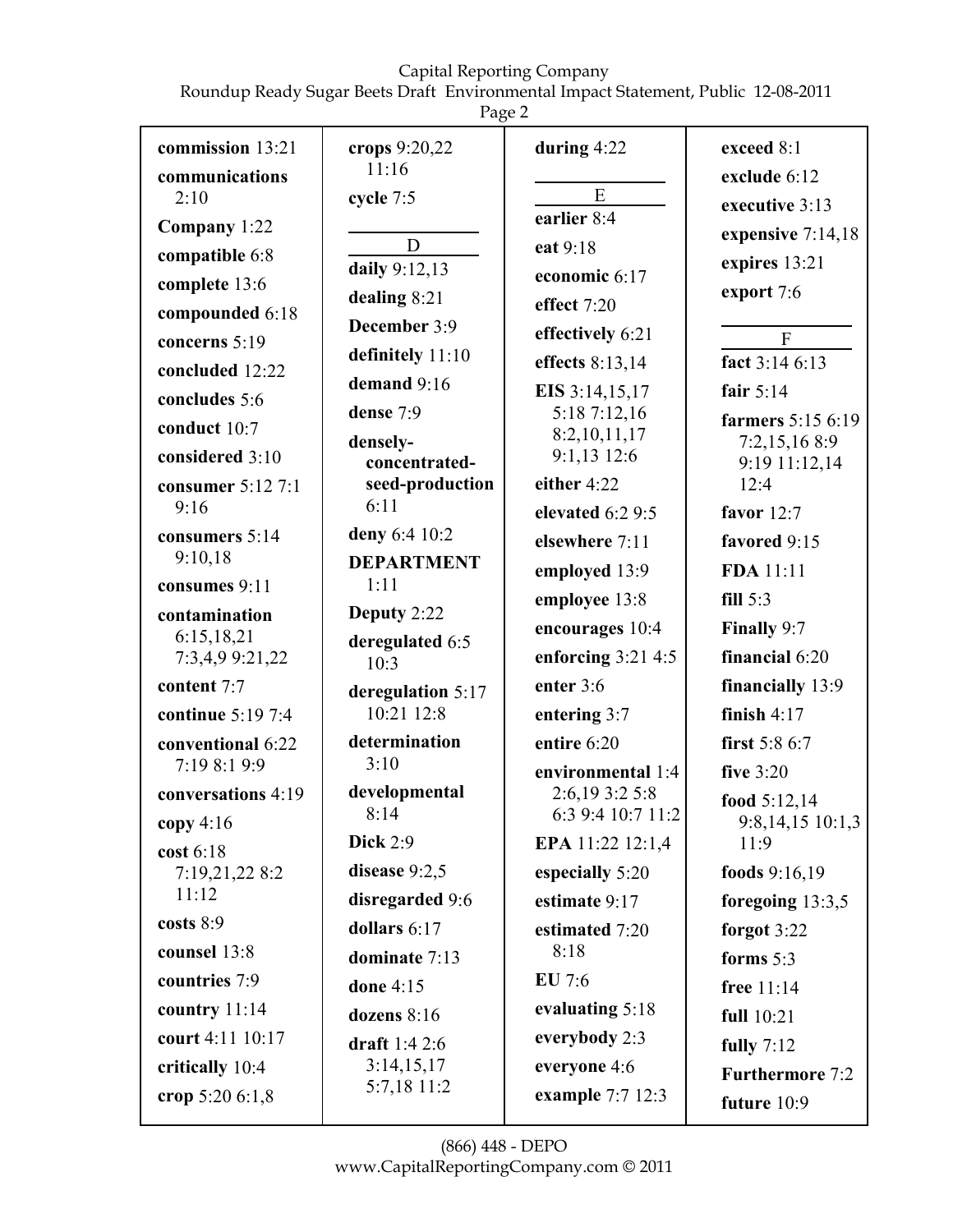Roundup Ready Sugar Beets Draft Environmental Impact Statement, Public 12-08-2011

|                                    | heard $12:14$                  | information 3:15        | majority 9:9               |
|------------------------------------|--------------------------------|-------------------------|----------------------------|
| G                                  | hearing 5:17                   | input $2:15$            | managers 3:2               |
| GE 6:5,16 7:3<br>9:8,15,21 10:3,8  | herbicide $7:198:3$            | Inspection 1:12         | mandatory 9:7              |
| Genna 5:9,11                       | 9:4 11:18                      | 2:12                    | market 7:6,14              |
| $G-E-N-N-A 5:11$                   | herbicide-                     | Institute 9:14          | markets 5:15               |
| George 2:2,9                       | resistant 8:16<br>11:19        | interested 13:10        | Maryland 1:15              |
| 10:11,15 12:10                     | herbicides                     | introduction 5:6        | 13:16                      |
| gets 10:17                         | 8:1,5,6,22 12:3                | issue 11:10,11          | material $3:16$            |
| giving $4:17$                      | hereby 13:3                    | issues 7:11 10:22       | may 7:9                    |
| glad $2:15$                        | hereto 13:9                    | 11:2,4,6,9,11,22        | meeting 1:5 2:3,5          |
| glyphosate 6:2                     | Hi 10:13                       | it's 4:18 6:13<br>10:19 | 3:184:8,20<br>12:16,19     |
| 7:22 8:3,11,16                     | high $8:12$                    |                         | mic 2:20                   |
| glyphosate-<br>resistant 8:8       | higher 8:8                     | $\mathbf{J}$            | microphone 4:10            |
| glyphosate's 8:12                  | Hoffman 2:21                   | Japan 7:6               | middle $2:20$              |
| glyphosate-                        | holding $2:5$                  | Jim<br>10:12,13,15,19   | miles $6:10$               |
| tolerant 2:8                       | hosting $5:16$                 |                         | million $8:18$             |
| government 11:7                    | hundreds 6:17                  | K                       | $mind$ 12:12               |
| grams $9:12$                       |                                | known $2:7$             | minutes $3:20$             |
| grateful 2:15                      | I<br>I'd 10:19 12:7            | L                       | mix 8:21                   |
| group $5:13$                       | $\Gamma$ m 2:9 5:11            | label 9:8               | Monsanto 9:11              |
| grow 7:17                          | $I-M$ 10:19                    | labeling 11:10          |                            |
| growers 5:22                       | <b>Impact</b> 1:4 2:6 3:2      | labels $9:15$           | $\mathbf N$<br>nearby 6:16 |
| 6:14,16,22                         | 5:8 10:7 11:3                  | LaQuicia 1:21           | Neil 2:21,22 3:1           |
| growing 9:1                        | impacts $9:4$                  | 4:12 13:2,15            | <b>NEPA 10:8</b>           |
| grown $5:21$                       | important 2:14                 | lawsuits 10:7           | none $11:3$                |
| guess 11:1                         | 4:18 11:10                     | lead $9:22$             | non-GE 5:22 6:14           |
| H                                  | including $3:13$<br>7:22 11:21 | Let's 11:9              | 9:16,19                    |
| H7-1 2:7 3:7                       | increase 8:21                  | life $7:5$              | non-profit 5:12            |
| handouts 3:13                      | increased 9:2                  | limit $7:1$             | nor 13:9                   |
| hard $9:17$                        | indicated 12:11                | listening 4:22          | <b>Notary</b> 13:1,15      |
| harvest 6:19                       | inevitably 9:22                | loss $6:19$             | note 3:22                  |
| haven't $4:15$                     | infest $8:18$                  | lot 10:22 11:1          | notes 8:17 13:7            |
| <b>health</b> $1:12$ $2:12$<br>6:3 | informally 4:19                | M                       | November 1:7               |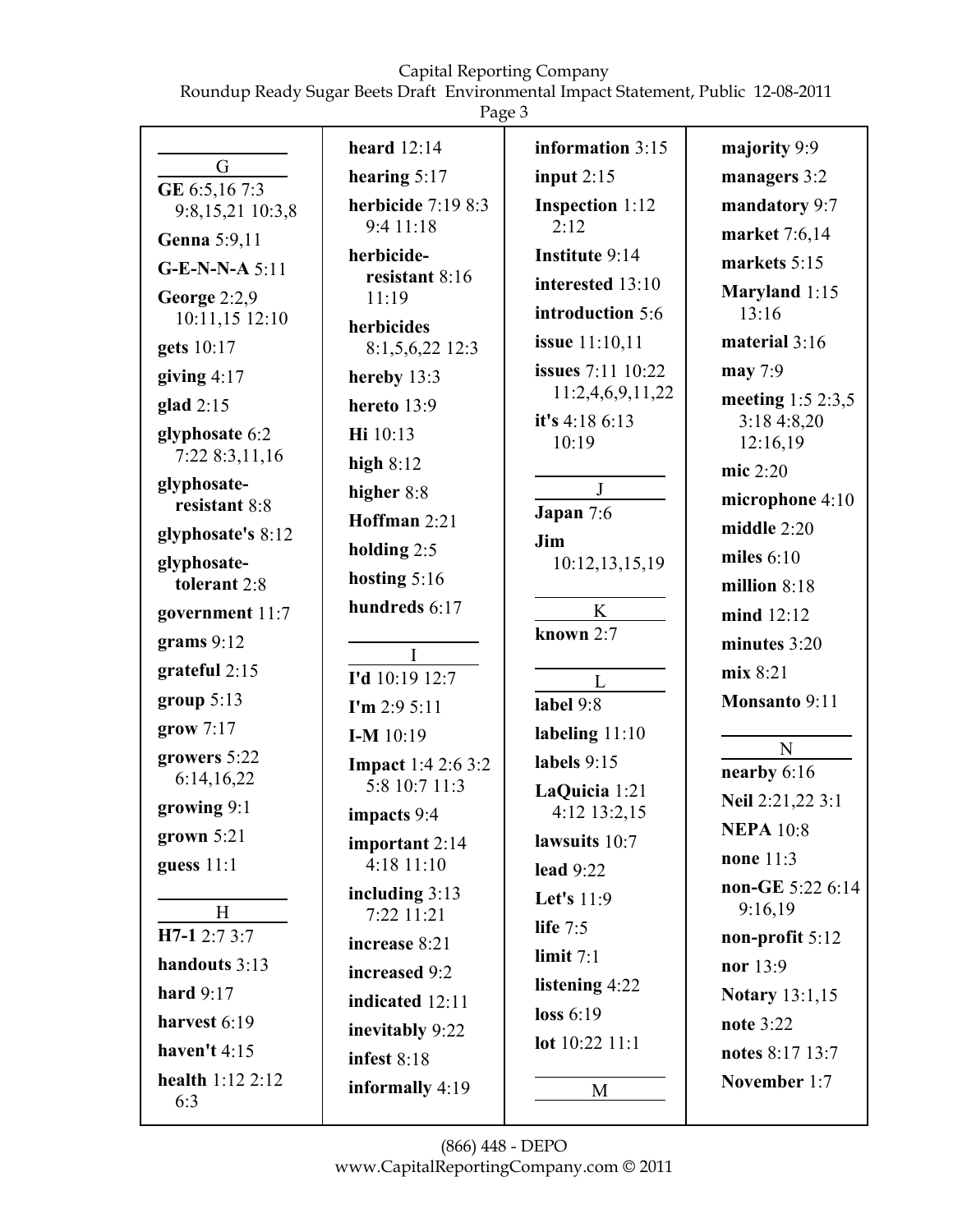Roundup Ready Sugar Beets Draft Environmental Impact Statement, Public 12-08-2011

Page 4

|                                    | ပ                                    |                                     |                                   |
|------------------------------------|--------------------------------------|-------------------------------------|-----------------------------------|
| numerous 8:13                      | plan 8:20                            | $\mathbf R$                         | research 9:11                     |
|                                    | plant 1:12 2:12 7:3                  | raised 10:22 11:1                   | researcher 5:11                   |
| $\overline{O}$<br>obligations 10:8 | 9:5 11:4                             | ready 1:3 2:2,8                     | resistance 8:6                    |
| occur 11:22                        | please<br>4:2,9,10,12,16             | 3:11 5:17,20 6:1                    | 11:21                             |
| October 13:22                      | 10:18                                | 7:13,17,21 8:7                      | resistant 9:1                     |
| offering 4:7                       | pointed 9:2                          | 9:3 10:21 11:16                     | respondents 9:15                  |
| Office 2:21                        | Policy 9:14                          | <b>Rebecca</b> 2:18 3:1<br>4:3,17   | result 6:19 8:8                   |
|                                    | polite 4:7                           | record $3:5,6$                      | risk $11:4$                       |
| officer 13:2                       | pollen $6:10$                        | 4:14,20,21 5:4                      | risks $5:226:49:5$                |
| official $4:14$                    | pollution 9:4                        | 13:6                                | River $1:14$                      |
| older 8:22 12:2                    | pose 5:22                            | Reed 5:9,10,11                      | Riverdale 1:15                    |
| opinion $11:3$                     | possibility 6:13,15                  | 12:9                                | <b>Road</b> 1:14                  |
| option 7:15 11:13                  | potential 6:16 8:12                  | $R-E-E-D 5:11$                      | room $2:203:1,12$                 |
| order 4:2 8:5                      | prevent 8:5                          | references 9:13                     | 4:105:1                           |
| organic 6:22                       |                                      | reforms $10:5$                      | <b>Roundup 1:3 2:8</b>            |
| organisms 8:15                     | previous 10:22                       | regimen $8:4,6$                     | 3:11 5:17,20 6:1<br>7:13,17,218:7 |
| others 12:17                       | proceedings 12:22<br>13:3,5          | regions 5:21 7:10                   | 9:3 10:21 11:16                   |
| otherwise 13:10                    | process 2:4,14,17                    | registering 12:1                    | 12:1                              |
| outcome 13:10                      | 10:5                                 | regulations 10:6                    | runoff $8:12$                     |
|                                    | processing 7:5                       | 11:4                                | Rutgers 9:13                      |
| $\mathbf{P}$<br>p.m 1:8 4:8        | production 8:19                      | regulations.gov                     |                                   |
| 12:20,21                           | products 9:8,9                       | 3:7                                 | S<br>safe 5:13                    |
| participation 2:4                  | project 3:2                          | regulatory 1:13<br>$2:11$ 3:11 11:7 | science 2:21                      |
| parties 13:9                       | proof $7:8$                          | relative 13:8                       | search 3:8                        |
| <b>pay</b> 7:16                    | proposed 5:17                        | relatives 6:9                       | seed 6:22 7:11                    |
| paying 6:17                        | 12:6                                 | remaining 7:15                      | seed-producing                    |
| people 2:22 12:15                  | protection 2:19                      | remember 4:18                       | 7:10                              |
| percent 9:15                       | provided $4:19,21$                   | report 9:14 13:5                    | seeds 7:3,14,17                   |
| perhaps $12:17$                    | providing 3:19                       | reported 1:21                       | 11:12,13                          |
| period 3:8                         | <b>public</b> 1:5 2:4,5,13           | 11:19                               | seeking 10:2                      |
| permitting 10:5                    | 3:5,6,8,9                            | reporter 4:12                       | seem 11:17                        |
| pest 11:4                          | 5:2,7,16 6:3<br>$12:13,17$ $13:1,15$ | 10:17                               | senior $2:19$                     |
| petition $6:5$ 10:2                | purpose 3:4                          | Reporting 1:22                      | series 10:6                       |
| placed $3:13$                      | push 6:21                            | represented 7:12                    | serious $8:14$                    |
|                                    |                                      | requirement 9:7                     | seriously 10:9                    |